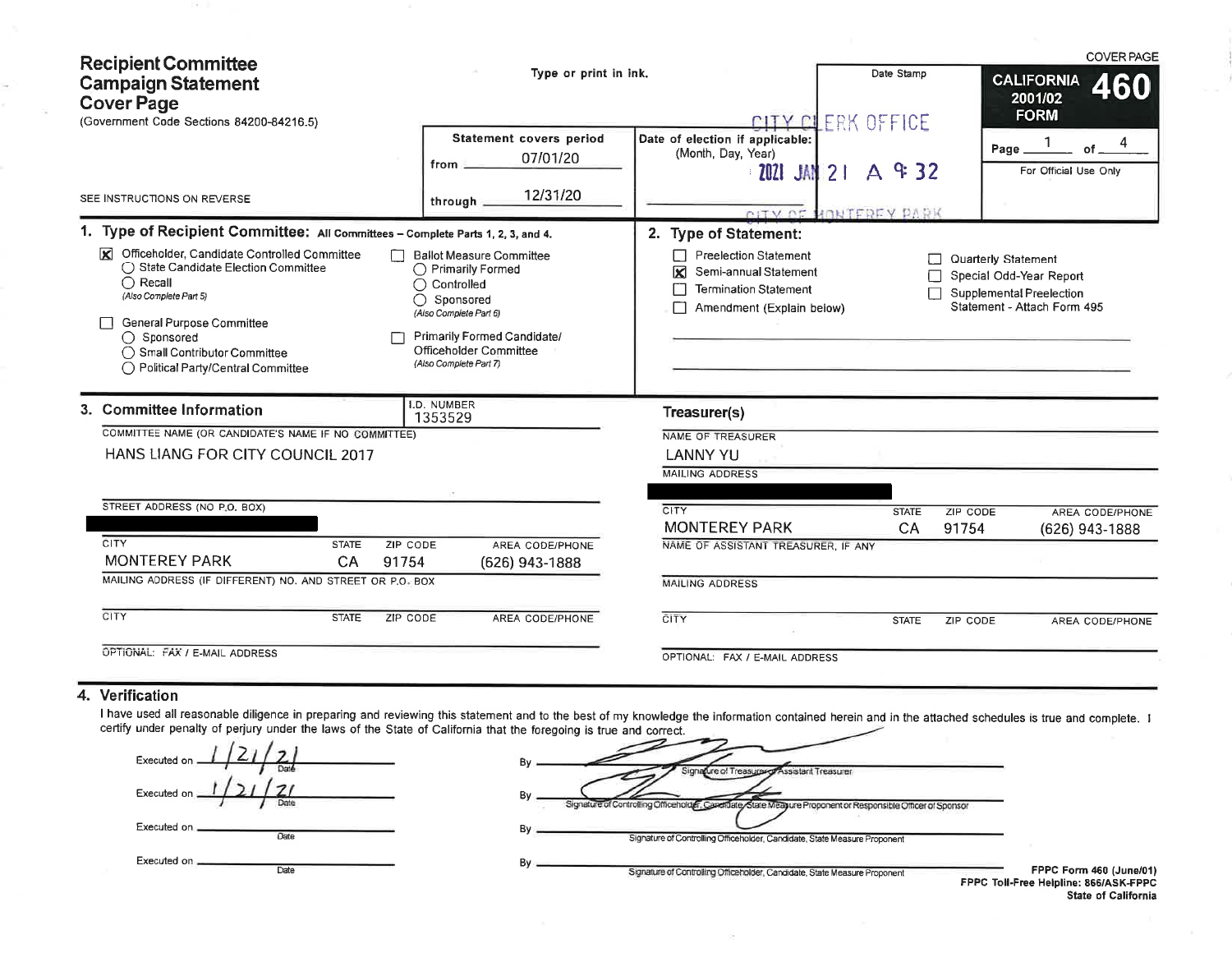# Recipient Committee Campaign Statement Cover Page - Part 2

#### COVER PAGE-PART2



### 5. Officeholder or Gandidate Controlled Committee

NAME OF OFFICEHOLDER OR CANDIDATE

HANS LIANG

OFFICE SOUGHT OR HELD (INCLUDE LOCATION AND DISTRICT NUMBER IF APPLICABLE)

## MONTEREY PARK CITY COUNCIL MEMBER

RESIDENTIAL/BUSINESS ADDRESS (NO. AND STREET) CITY STATE ZIP

MONTEREY PARK, CA 91754

Related Committees Not Included in this Statement: List any committees not included in this statement that are controlled by you or are primarily formed to receive contributions or make expenditures on behalf of your candidacy.

| <b>COMMITTEE NAME</b>    |                              |          | I.D. NUMBER |                        |
|--------------------------|------------------------------|----------|-------------|------------------------|
|                          |                              |          |             |                        |
| NAME OF TREASURER        |                              |          |             | CONTROLLED COMMITTEE?  |
|                          |                              |          | <b>YES</b>  | <b>NO</b>              |
| <b>COMMITTEE ADDRESS</b> | STREET ADDRESS (NO P.O. BOX) |          |             |                        |
|                          |                              |          |             |                        |
| <b>CITY</b>              | <b>STATE</b>                 | ZIP CODE |             | AREA CODE/PHONE        |
|                          |                              |          |             |                        |
| <b>COMMITTEE NAME</b>    |                              |          | I.D. NUMBER |                        |
|                          |                              |          |             |                        |
| <b>NAME OF TREASURER</b> |                              |          |             | CONTROLLED COMMITTEE?  |
|                          |                              |          |             |                        |
|                          |                              |          | <b>YES</b>  | NO.                    |
| COMMITTEE ADDRESS        | STREET ADDRESS (NO P.O. BOX) |          |             |                        |
|                          |                              |          |             |                        |
| CITY                     | <b>STATE</b>                 | ZIP CODE |             | <b>AREA CODE/PHONE</b> |

## 6. Ballot Measure Committee

NAME OF BALLOT MEASURE

| BALLOT NO, OR LETTER | <b>JURISDICTION</b> | SUPPORT<br>OPPOSE |
|----------------------|---------------------|-------------------|
|                      |                     |                   |

ldentify the controlling officeholder, candidate, or state measure proponent, if any.

NAME OF OFFICEHOLDER, CANDIDATE, OR PROPONENT

| OFFICE SOUGHT OR HELD | DISTRICT NO. IF ANY |
|-----------------------|---------------------|
|                       |                     |

7. Primarily Formed Committee List names of officeholder(s) or candidate(s) for which this committee is primarily formed.

| NAME OF OFFICEHOLDER OR CANDIDATE | OFFICE SOUGHT OR HELD | <b>SUPPORT</b><br><b>OPPOSE</b> |
|-----------------------------------|-----------------------|---------------------------------|
| NAME OF OFFICEHOLDER OR CANDIDATE | OFFICE SOUGHT OR HELD | <b>SUPPORT</b><br><b>OPPOSE</b> |
| NAME OF OFFICEHOLDER OR CANDIDATE | OFFICE SOUGHT OR HELD | <b>SUPPORT</b><br><b>OPPOSE</b> |
| NAME OF OFFICEHOLDER OR CANDIDATE | OFFICE SOUGHT OR HELD | <b>SUPPORT</b><br>OPPOSE        |

Attach continuation sheets if necessary

FPPC Form 460 (June/01) FPPC TolhFree Helpline: 866/A5K-FPPC State of California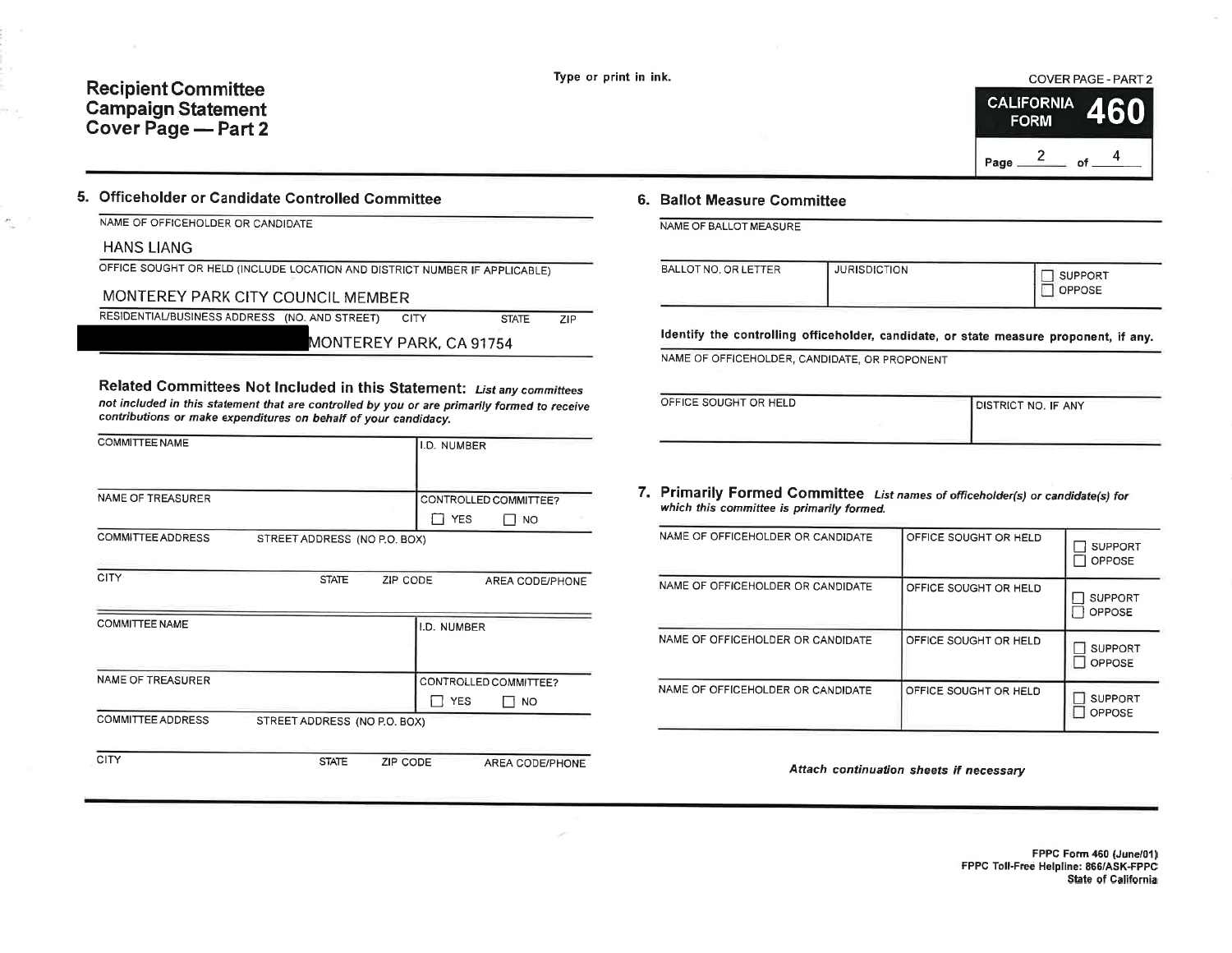| <b>Campaign Disclosure Statement</b><br><b>Summary Page</b>                                                                                                                                                                                                                                      | Type or print in ink.<br>Amounts may be rounded<br>to whole dollars. | from $-$                                                                                                                                                                                                                                                                                   | Statement covers period<br>07/01/20<br>12/31/20                                                                                                | <b>SUMMARY PAGE</b><br><b>CALIFORNIA</b><br>460<br><b>FORM</b><br>Page $\frac{3}{\text{of}}$ of $\frac{4}{\text{of}}$      |
|--------------------------------------------------------------------------------------------------------------------------------------------------------------------------------------------------------------------------------------------------------------------------------------------------|----------------------------------------------------------------------|--------------------------------------------------------------------------------------------------------------------------------------------------------------------------------------------------------------------------------------------------------------------------------------------|------------------------------------------------------------------------------------------------------------------------------------------------|----------------------------------------------------------------------------------------------------------------------------|
| SEE INSTRUCTIONS ON REVERSE<br><b>NAME OF FILER</b><br>HANS LIANG FOR CITY COUNCIL 2017                                                                                                                                                                                                          |                                                                      |                                                                                                                                                                                                                                                                                            | through .                                                                                                                                      | I.D. NUMBER<br>1353529                                                                                                     |
| <b>Contributions Received</b>                                                                                                                                                                                                                                                                    | Column A<br><b>TOTAL THIS PERIOD</b><br>(FROM ATTACHED SCHEDULES)    | Column B<br>CALENDAR YEAR<br>TOTAL TO DATE                                                                                                                                                                                                                                                 |                                                                                                                                                | <b>Calendar Year Summary for Candidates</b><br>Running in Both the State Primary and                                       |
|                                                                                                                                                                                                                                                                                                  |                                                                      | 5000<br>$\sim$                                                                                                                                                                                                                                                                             | <b>General Elections</b><br>0                                                                                                                  | 1/1 through 6/30<br>7/1 to Date                                                                                            |
| 5. TOTAL CONTRIBUTIONS RECEIVED  Add Lines 3 + 4 \$                                                                                                                                                                                                                                              | $\mathbf{0}_{\perp}$<br>$0$ s                                        | $\sim$<br>5000                                                                                                                                                                                                                                                                             | $\mathbf 0$<br>20. Contributions<br>Received<br>$\Omega$<br>21. Expenditures<br>Made                                                           | $s$ $s$<br>$s$ $s$                                                                                                         |
| <b>Expenditures Made</b><br>9. Accrued Expenses (Unpaid Bills) Schedule F, Line 3                                                                                                                                                                                                                | 250<br>0<br>250<br>$\Omega$<br>$\mathbf{0}$<br>250                   | 2056<br>s.<br>2056<br>$\mathbf{s}$<br>2056<br>s.                                                                                                                                                                                                                                           | <b>Expenditure Limit Summary for State</b><br><b>Candidates</b><br>$\mathbf{0}$<br>0<br>Date of Election<br>$\mathbf{0}$<br>$(mm/dd/\gamma y)$ | 22. Cumulative Expenditures Made*<br>(If Subject to Voluntary Expenditure Limit)<br><b>Total to Date</b>                   |
| <b>Current Cash Statement</b><br>12. Beginning Cash Balance  Previous Summary Page, Line 16 \$<br>14. Miscellaneous Increases to Cash  Schedule I, Line 4<br>16. ENDING CASH BALANCE  Add Lines 12 + 13 + 14, then subtract Line 15<br>If this is a termination statement, Line 16 must be zero. | 10184<br>$\mathbf 0$<br>$\Omega$<br>250<br>9934                      | To calculate Column B, add<br>amounts in Column A to the<br>corresponding amounts<br>from Column B of your last<br>report. Some amounts in<br>Column A may be negative<br>figures that should be<br>subtracted from previous<br>period amounts. If this is<br>the first report being filed |                                                                                                                                                | $\sim$<br>$S =$<br>$s$ and the set of $s$                                                                                  |
| <b>Cash Equivalents and Outstanding Debts</b><br>19. Outstanding Debts  Add Line 2 + Line 9 in Column B above \$                                                                                                                                                                                 | 0<br>0<br>-S<br>0.                                                   | for this calendar year, only<br>carry over the amounts<br>from Lines 2, 7, and 9 (if<br>any).                                                                                                                                                                                              | different from amounts reported in Column B.                                                                                                   | *Since January 1, 2001. Amounts in this section may be<br>FPPC Form 460 (June/01)<br>FPPC Toll-Free Helpline: 866/ASK-FPPC |

i.

r<br>Re

 $\omega$  $\hat{\mathcal{E}}$  .

 $\downarrow$